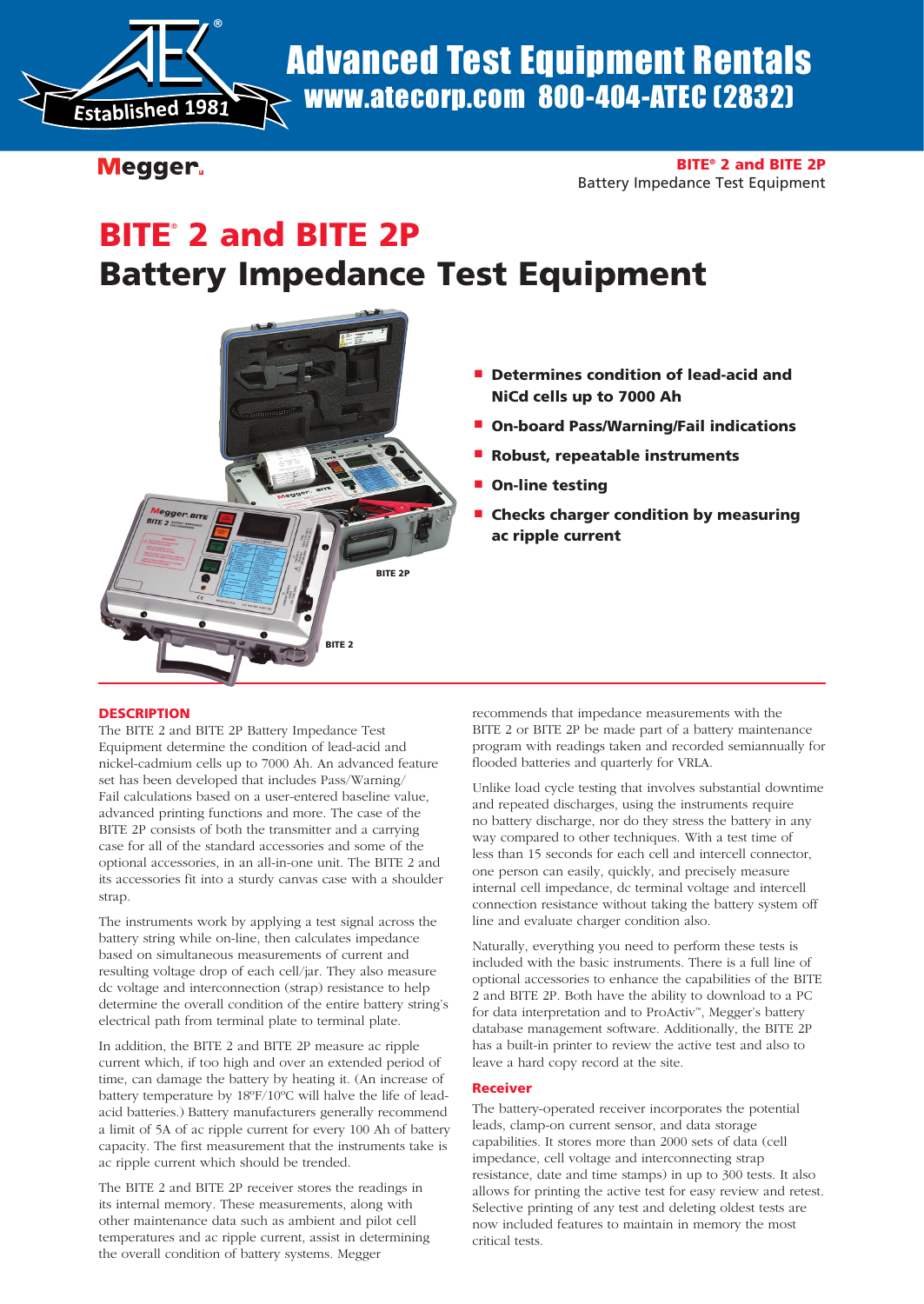## Megger.

At any time while performing a test, the operator can review the current test results by using arrow keys and scrolling back through the active test screen. The operator can also print the active test using the BITE 2P transmitter printer. If needed, the operator can retest any of the cells and straps in the current test. Stored data can also be downloaded via the RS-232 connector directly to a personal computer or the BITE 2P transmitter printer.

One additional feature of the receiver is that if you are called away while in the middle of the test, simply shut down the instrument and it will remember where you left off in the test.

The clamp-on current sensor is connected to the receiver during testing and clamped around a convenient intertier or intercell connection within the loop created by the transmitter's current source leads and the battery string. If the intercell or intertier connection consists of more cables than the diameter of the clamp-on current sensor can encompass, the receiver has a split-strap function.

There are optional RopeCTs™ available for large buss work. With the optional bar-code wand, additional information such as location ID, user ID, ambient and pilot cell temperatures can be recorded and stored. There is space on the printout to enter specific gravity readings.



Figure 1. Sample battery analysis report

#### **Transmitter**

The transmitter provides the capacitively coupled ac test signal to avoid transients on the dc buss and applies it to the cells under test via the source leads. Both the BITE 2 and BITE 2P transmitters have an LCD and built-in receiver charger, while the BITE 2P transmitter features a built-in printer.

Data, measured and stored in the receiver can be exported to a PC. It can also be printed to the BITE 2P transmitter printer where it can be reviewed. Figure 1 shows a sample printout of a full battery analysis report.

#### APPLICATIONS

A battery's internal impedance increases with decreasing capacity due to various conditions such as age, ambient temperature, discharge history, etc. See Figure 2. Both the BITE 2 and BITE 2P measure impedance values and dc voltage for lead-acid and nickel-cadmium cells up to 7000 Ah capacity.

Impedance finds electrical path problems due to plate sulphation, post-seal corrosion, dry-out, and poor intracell and intercell connections. This information lets the operator determine maintenance needs such as:

- Cell replacement criteria based on impedance trends.
- Jumpering out a cell or two.
- $\blacksquare$  Clean and/or retorque intercell connectors.
- $\blacksquare$  Shorten the maintenance interval, etc.

Typical installations that can be tested using the BITE 2 and BITE 2P include:

- **Electrical power generation plants.**
- <sup>n</sup> Substations: utility, railroad, industrial
- Telecommunications facilities: CO, Wireline, Wireless, MTSO
- **n** UPS systems
- Railroad: Signals and Communications, substation
- $\blacksquare$  Aircraft power supplies
- $\blacksquare$  Marine, military

#### FEATURES AND BENEFITS

- On-line testing requiring no downtime.
- $\blacksquare$  Enhanced printing and memory functions.
- Calculates impedance automatically and stores results for on-site review.
- Requires no battery discharge.
- Receiver has an RS-232 connector for downloading stored data to a personal computer.
- Reduced test time: less than 15 seconds for each cell.
- Measures impedance and dc voltage values for all lead-acid and nickel-cadmium cells up to 7000 Ah.
- Stores more than 2000 sets of readings in up to 300 tests.
- Checks charger condition by measuring ac ripple current.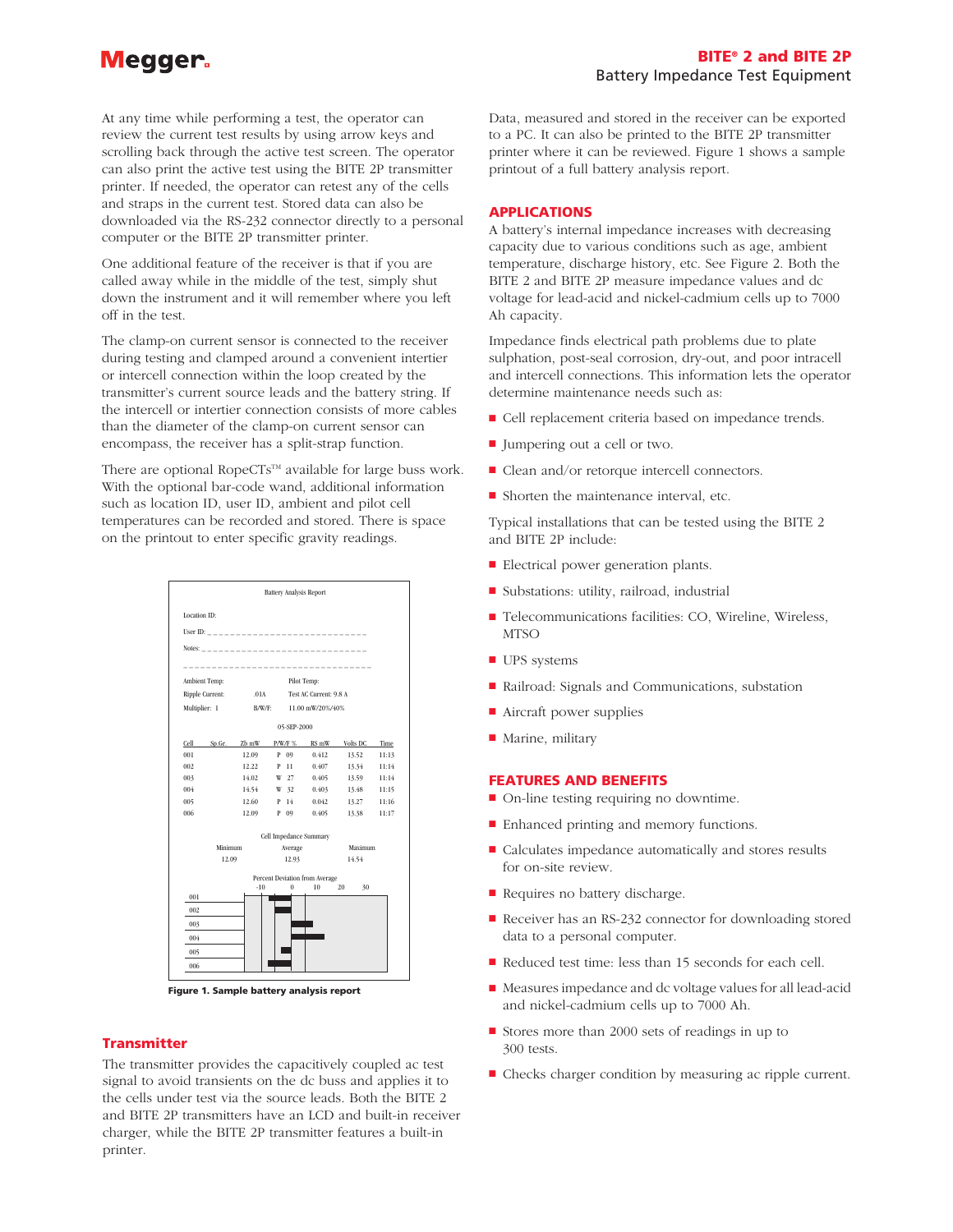## Meaaer.

## BITE® 2 and BITE 2P Battery Impedance Test Equipment

#### Test Procedure

The BITE 2 and BITE 2P work by applying a capacitively coupled ac test signal across the battery string while online. The receiver and potential probe are placed at the cell terminals to measure the signal and resulting voltage drop for each cell/jar. During each measurement, impedance is calculated following Ohm's Law, displayed on the LCD and stored. The instruments also measure, display and record dc voltage and interconnection (strap) resistance to help determine the overall condition of the entire battery string's electrical path from terminal plate to terminal plate. The also measure ac ripple current, a charger parameter.

The BITE 2 and BITE 2P receiver stores the readings in its internal memory. These measurements, along with other maintenance data such as ambient and pilot cell temperatures and ac ripple current, assist in determining the overall condition of battery systems. Figure 3 shows a typical test setup.

#### Interpretation of Readings

Data produced by the BITE 2 and BITE 2P can be interpreted in several modes: instantaneous, short-term and long-term time frames. An impedance distribution plot, as shown in Figure 4, assists in the analysis.

#### Instantaneous Interpretation

The operator can enter a baseline value from either the impedance measurements obtained at commissioning or from the Megger website. The percent changes from baseline for warning and fail levels are entered, but 20 percent and 40 percent are the default settings. The LCD on the receiver will display the status of the cell for a few seconds before proceeding to the next cell. The status of each cell/jar will be printed on the Battery Analysis Report.

#### Short-Term Interpretation

Impedance readings for individual cells can be used in the short term to compare with the average impedance readings for the entire battery string. Individual cell values with deviations of more than ±15% for flooded lead-acid, ±35% for VRLA, and 50% for NiCd cells from the battery string average typically indicate a problem with that cell. Megger recommends additional investigation of such cells including a verification of intercell connections and a single cell load-cycle test.

#### Long-Term Interpretation

Impedance readings for the entire battery can be used in the long term to determine replacement criteria. Battery cell impedance values should be recorded and compared to previous readings to determine the position of the cell on the curve of impedance versus cell life as shown in Figure 2. Based on experience, a variation of ±20% from baseline for flooded lead-acid, ±40% for VRLA and 50% for NiCd cells indicate significant change in the electrical path to warrant serious evaluation of the condition of the battery system. Megger maintains a database of impedance values by some manufacturers and battery size/type. For comparison purposes, this information is available upon request.



Figure 2. Impedance increases with battery age (and weakness)



Figure 3. A typical test setup



Figure 4. Ascending impedance compared to load test

### SPECIFICATIONS

#### Application

The BITE 2 and BITE 2P test lead-acid and nickel-cadmium cells up to 7000 Ah.

#### Maximum Total Voltage at Current Source Leads

275 V dc (larger battery systems can be sectioned to accommodate this specification)

#### **Transmitter**

#### Supply Voltage

100 to 130 V, 50/60 Hz, 200 VA max 210 to 250 V, 50/60 Hz, 200 VA max

#### Source Output Current

10 A nominal, 50/60 Hz operation